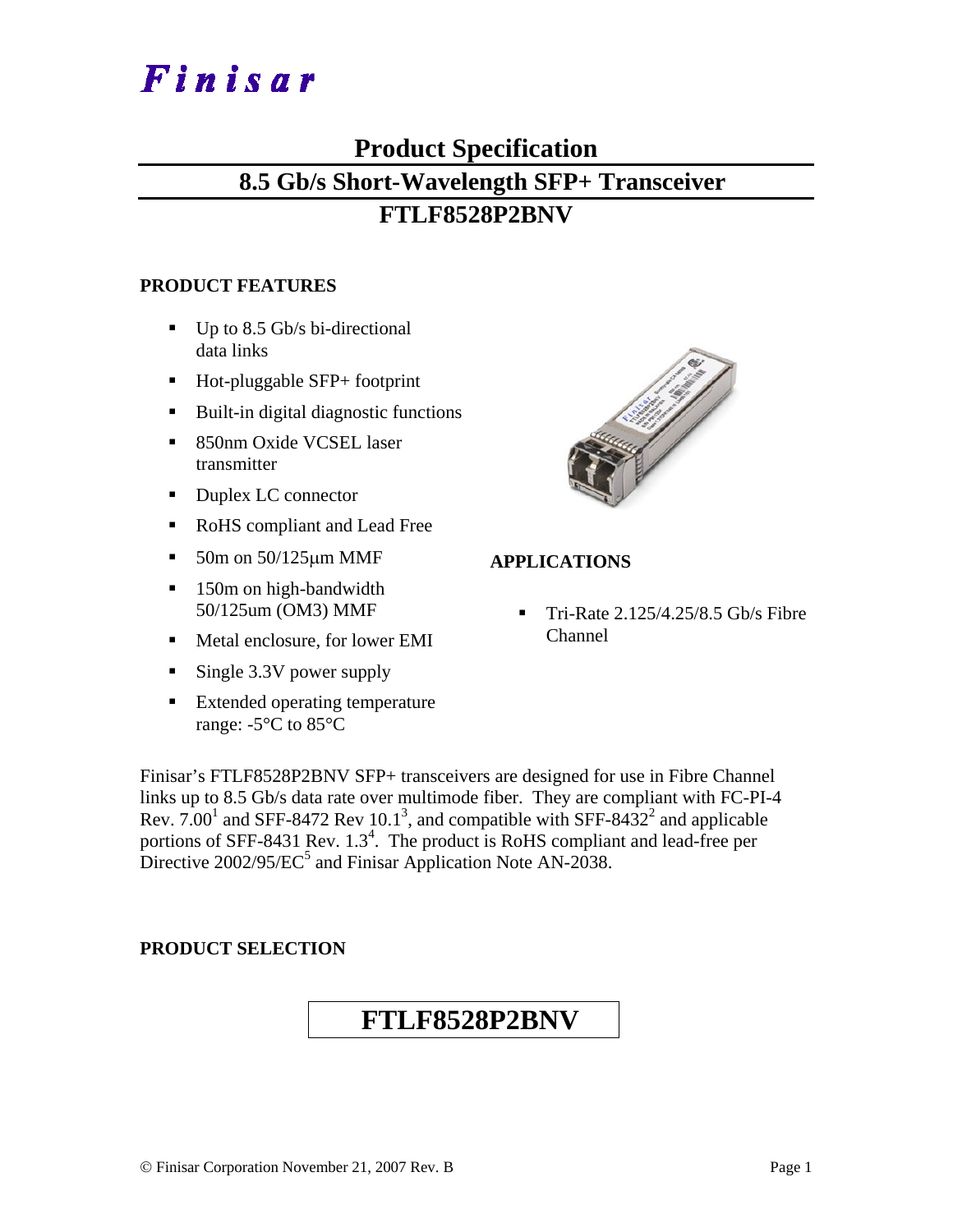#### **I. Pin Descriptions**

| Pin            | <b>Symbol</b>         | <b>Name/Description</b>                                          | Ref.           |
|----------------|-----------------------|------------------------------------------------------------------|----------------|
| 1              | $\rm V_{\rm EET}$     | Transmitter Ground (Common with Receiver Ground)                 |                |
| $\overline{2}$ | $T_{\rm FALLT}$       | Transmitter Fault.                                               | $\overline{2}$ |
| 3              | $T_{\text{DIS}}$      | Transmitter Disable. Laser output disabled on high or open.      | 3              |
| $\overline{4}$ | <b>SDA</b>            | 2-wire Serial Interface Data Line (MOD-DEF2)                     | 4              |
| 5              | <b>SCA</b>            | 2-wire Serial Interface Clock (MOD-DEF1)                         | $\overline{4}$ |
| 6              | MOD ABS               | Module Absent, connected to V <sub>EET</sub> or V <sub>EER</sub> | $\overline{4}$ |
| 7              | R <sub>S</sub> O      | Rx Rate Select:                                                  | 5              |
|                |                       | Open or Low = $2.125$ or 4.25 Gb/s Fibre Channel (Low Bandwidth) |                |
|                |                       | $High = 8.5 \text{Gb/s}$ Fibre Channel (High Bandwidth)          |                |
| 8              | LOS                   | Loss of Signal indication. Logic 0 indicates normal operation.   | 6              |
| 9              | RS1                   | Tx Rate Select:                                                  | 5              |
|                |                       | Open or $Low = 2.125$ or 4.25 Gb/s Fibre Channel (Low Bandwidth) |                |
|                |                       | $High = 8.5 \text{Gb/s}$ Fibre Channel (High Bandwidth)          |                |
| 10             | $\rm V_{EER}$         | Receiver Ground (Common with Transmitter Ground)                 |                |
| 11             | $\rm V_{\rm EER}$     | Receiver Ground (Common with Transmitter Ground)                 |                |
| 12             | RD-                   | Receiver Inverted DATA out. AC Coupled                           |                |
| 13             | $RD+$                 | Receiver Non-inverted DATA out. AC Coupled                       |                |
| 14             | $\rm V_{\rm EER}$     | Receiver Ground (Common with Transmitter Ground)                 |                |
| 15             | $V_{\underline{CCR}}$ | <b>Receiver Power Supply</b>                                     |                |
| 16             | $\rm V_{\rm CCT}$     | <b>Transmitter Power Supply</b>                                  |                |
| 17             | $\rm V_{\rm EET}$     | Transmitter Ground (Common with Receiver Ground)                 |                |
| 18             | $TD+$                 | Transmitter Non-Inverted DATA in. AC Coupled.                    |                |
| 19             | TD-                   | Transmitter Inverted DATA in. AC Coupled.                        |                |
| 20             | $\rm V_{EET}$         | Transmitter Ground (Common with Receiver Ground)                 |                |

Notes:

1. Circuit ground is internally isolated from chassis ground.

- 2.  $T_{FATU T}$  is an open collector/drain output, which should be pulled up with a 4.7k 10k Ohms resistor on the host board if intended for use. Pull up voltage should be between 2.0V to Vcc  $+ 0.3V$ . A high output indicates a transmitter fault caused by either the TX bias current or the TX output power exceeding the preset alarm thresholds. A low output indicates normal operation. In the low state, the output is pulled to <0.8V.
- 3. Laser output disabled on  $T_{DIS} > 2.0V$  or open, enabled on  $T_{DIS} < 0.8V$ .
- 4. Should be pulled up with 4.7k 10kohms on host board to a voltage between 2.0V and 3.6V. MOD\_ABS pulls line low to indicate module is plugged in.
- 5. Rate select can also be set through the 2-wire bus in accordance with SFF-8472 v.  $10.1<sup>3</sup>$ . Rx Rate Select is set at Bit 3, Byte 110, Address A2h. Tx Rate Select is set at Bit 3, Byte 118, Address A2h. Note: writing a "1" selects maximum bandwidth operation. Rate select is the logic OR of the input state of Rate Select Pin and 2-wire bus.
- 6. LOS is open collector output. Should be pulled up with 4.7k 10kohms on host board to a voltage between 2.0V and 3.6V. Logic 0 indicates normal operation; logic 1 indicates loss of signal.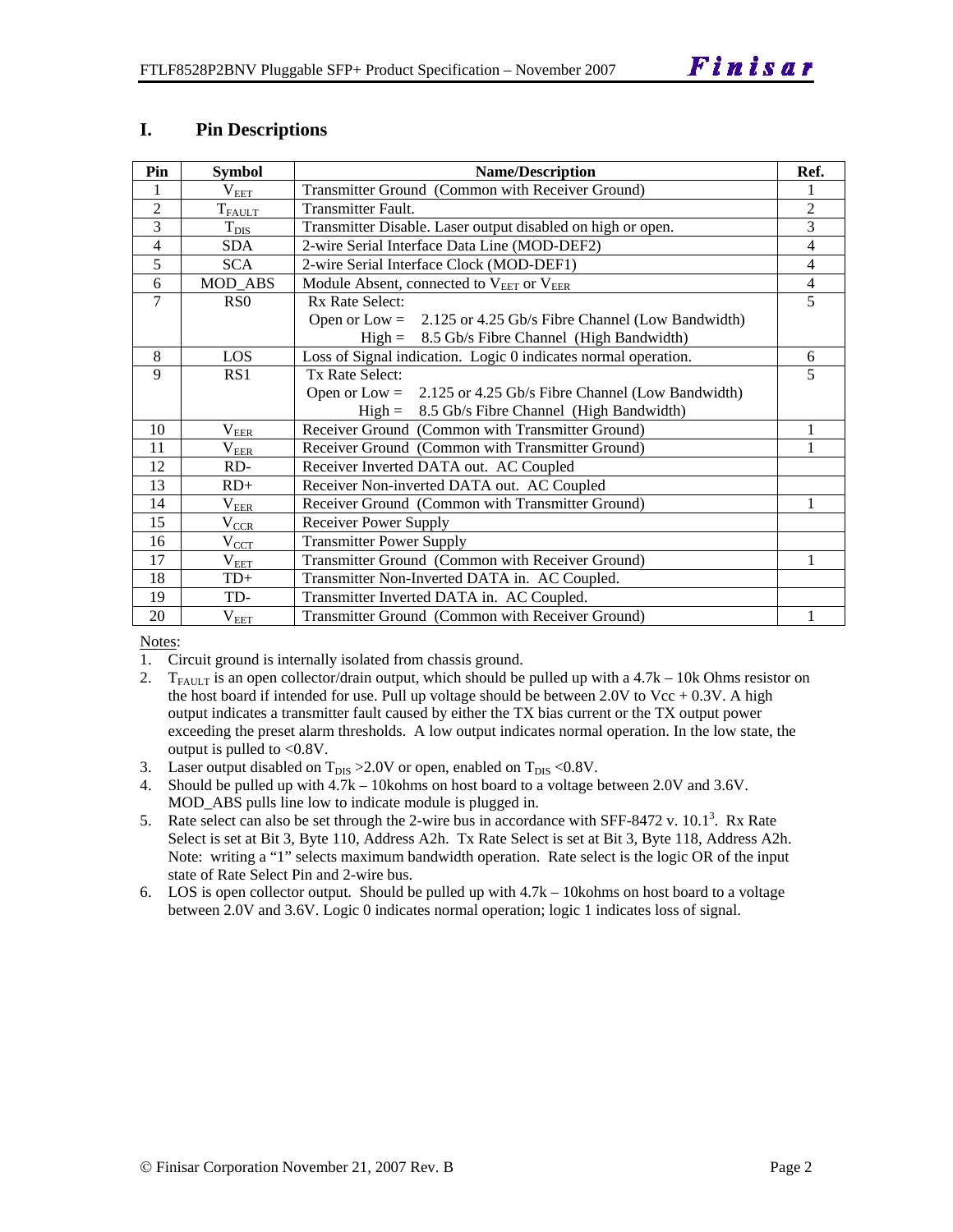

**Diagram of Host Board Connector Block Pin Numbers and Names** 

#### **II. Absolute Maximum Ratings**

| <b>Parameter</b>                   | <b>Symbol</b> | Min    | $\mathbf{T}_{\mathbf{V}\mathbf{D}}$ | <b>Max</b> | Unit   | Ref. |
|------------------------------------|---------------|--------|-------------------------------------|------------|--------|------|
| Maximum Supply Voltage             | Vcc           | $-0.5$ |                                     | 4.0        |        |      |
| Storage Temperature                |               | $-40$  |                                     |            | ∘∩     |      |
| <b>Case Operating Temperature</b>  |               | -0     |                                     |            | $\sim$ |      |
| Relative Humidity (Non-condensing) | <b>RH</b>     |        |                                     |            | $\%$   |      |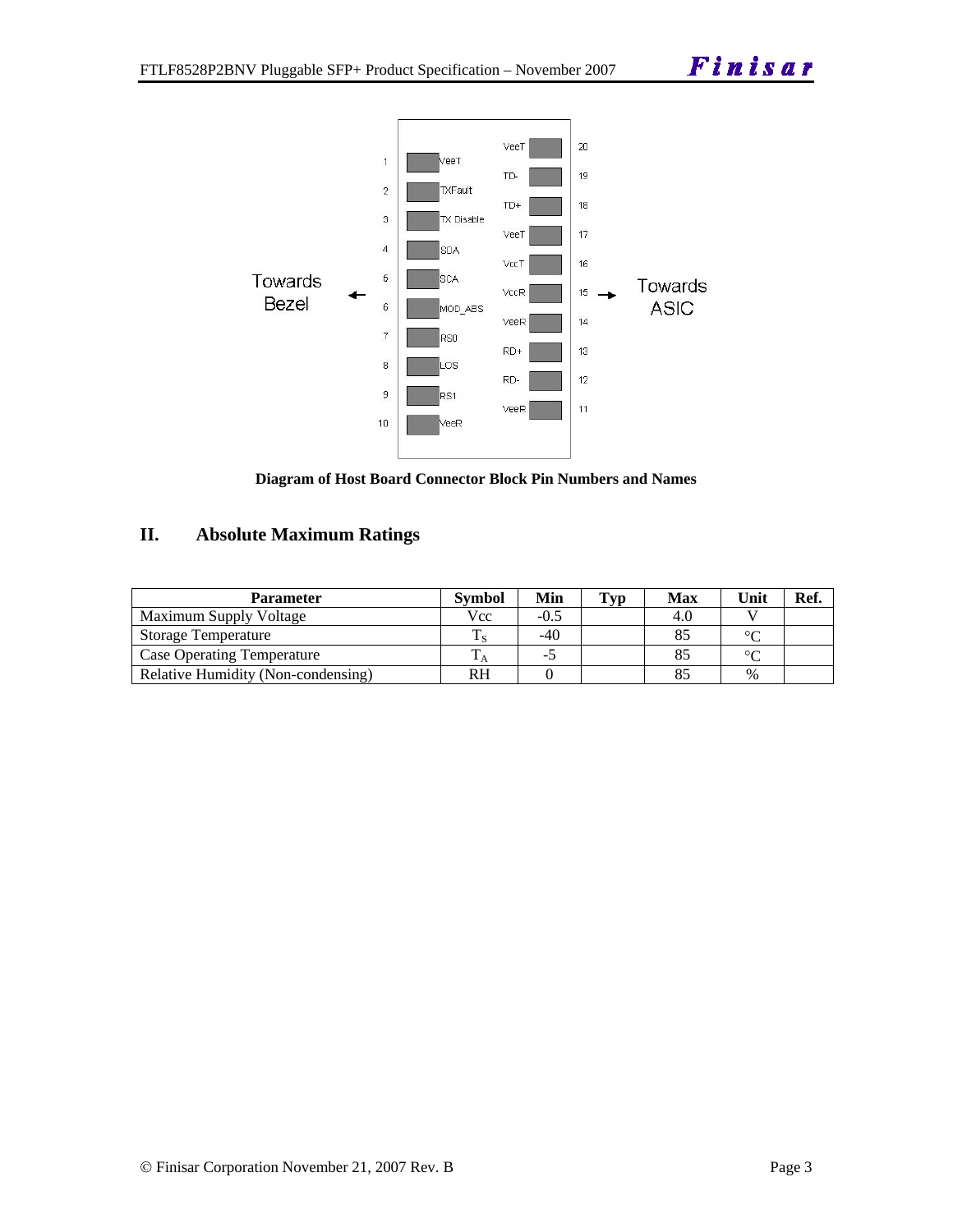| <b>Parameter</b>                                | <b>Symbol</b>           | Min            | <b>Typ</b> | <b>Max</b>          | Unit      | Ref.           |
|-------------------------------------------------|-------------------------|----------------|------------|---------------------|-----------|----------------|
| <b>Supply Voltage</b>                           | <b>Vcc</b>              | 3.0            |            | 3.6                 | V         |                |
| <b>Supply Current</b>                           | Icc                     |                |            | 240                 | mA        |                |
| <b>Transmitter</b>                              |                         |                |            |                     |           |                |
| Input differential impedance                    | $R_{in}$                |                | 100        |                     | Ω         | 1              |
| Single ended data input swing                   | Vin, pp                 | 90             |            | 800                 | mV        |                |
| <b>Transmit Disable Voltage</b>                 | $V_D$                   | $\overline{c}$ |            | Vcc                 | V         | $\overline{2}$ |
| <b>Transmit Enable Voltage</b>                  | $\rm V_{\rm EN}$        | Vee            |            | $Vee+0.8$           | V         |                |
| <b>Receiver</b>                                 |                         |                |            |                     |           |                |
| Single ended data output swing                  | Vout, pp                | 170            |            | 400                 | mV        | 3              |
| Data Output Rise/Fall Time @ 2.125, 4.25 Gb/s   | $t_{\rm r} / t_{\rm f}$ |                |            | 120                 | ps        | $\overline{4}$ |
| Data Output Rise/Fall Time @ 8.5 Gb/s           | $t_{\rm r} / t_{\rm f}$ |                |            | 60                  | ps        | 4              |
| <b>LOS</b> Fault                                | $V_{LOS fault}$         | $\overline{c}$ |            | Vcc <sub>HOST</sub> | V         | 5              |
| <b>LOS Normal</b>                               | $V_{LOS\,norm}$         | Vee            |            | $Vee+0.8$           | V         | 5              |
| Power Supply Rejection                          | <b>PSR</b>              | 100            |            |                     | mVpp      | 6              |
| Deterministic Jitter Contribution @ 2.125 Gb/s  | $RX \Delta DI$          |                |            | 47.1                | ps        |                |
| Total Jitter Contribution @ 2.125 Gb/s          | $RX \Delta TI$          |                |            | 123.5               | ps        | $\overline{7}$ |
| Deterministic Jitter Contribution $@$ 4.25 Gb/s | $RX \Delta DI$          |                |            | 23.5                | ps        |                |
| Total Jitter Contribution $@$ 4.25 Gb/s         | $RX \Delta TI$          |                |            | 61.8                | ps        | 8              |
| Deterministic Jitter @ 8.5 Gb/s                 | RX DJ                   |                |            | 49.4                | <b>ps</b> | 8              |
| Pulse Width Shrinkage @ 8.5 Gb/s                | RX                      |                |            | 42.4                | ps        | 8              |
|                                                 | <b>DDPWS</b>            |                |            |                     |           |                |
| Total Jitter $@ 8.5 \text{Gb/s}$                | <b>RXTJ</b>             |                |            | 83.5                | ps        | 8              |

#### **III. Electrical Characteristics** ( $T_A = -5$  to 85 °C,  $V_{CC} = 3.0$  to 3.6 Volts)

Notes:

- 1. Connected directly to TX data input pins. AC coupling from pins into laser driver IC.
- 2. Or open circuit.
- 3. Into 100 ohms differential termination.
- 4. Unfiltered, 20 80 %
- 5. LOS is an open collector output. Should be pulled up with 4.7k 10kohms on the host board. Normal operation is logic 0; loss of signal is logic 1. Maximum pull-up voltage is 5.5V.
- 6. Receiver sensitivity is compliant with power supply sinusoidal modulation of 20 Hz to 1.5 MHz up to specified value applied through the recommended power supply filtering network.
- 7. If measured with TJ-free data input signal. In actual application, output TJ will be given by:

$$
T J_{OUT} = D J_{IN} + \Delta D J + \sqrt{(T J_{IN} - D J_{IN})^2 + (\Delta T J - \Delta D J)^2}
$$

8. As defined in FC-PI- $4^1$ , Rev 7.0, Table 13, 800-Mx-SN-y.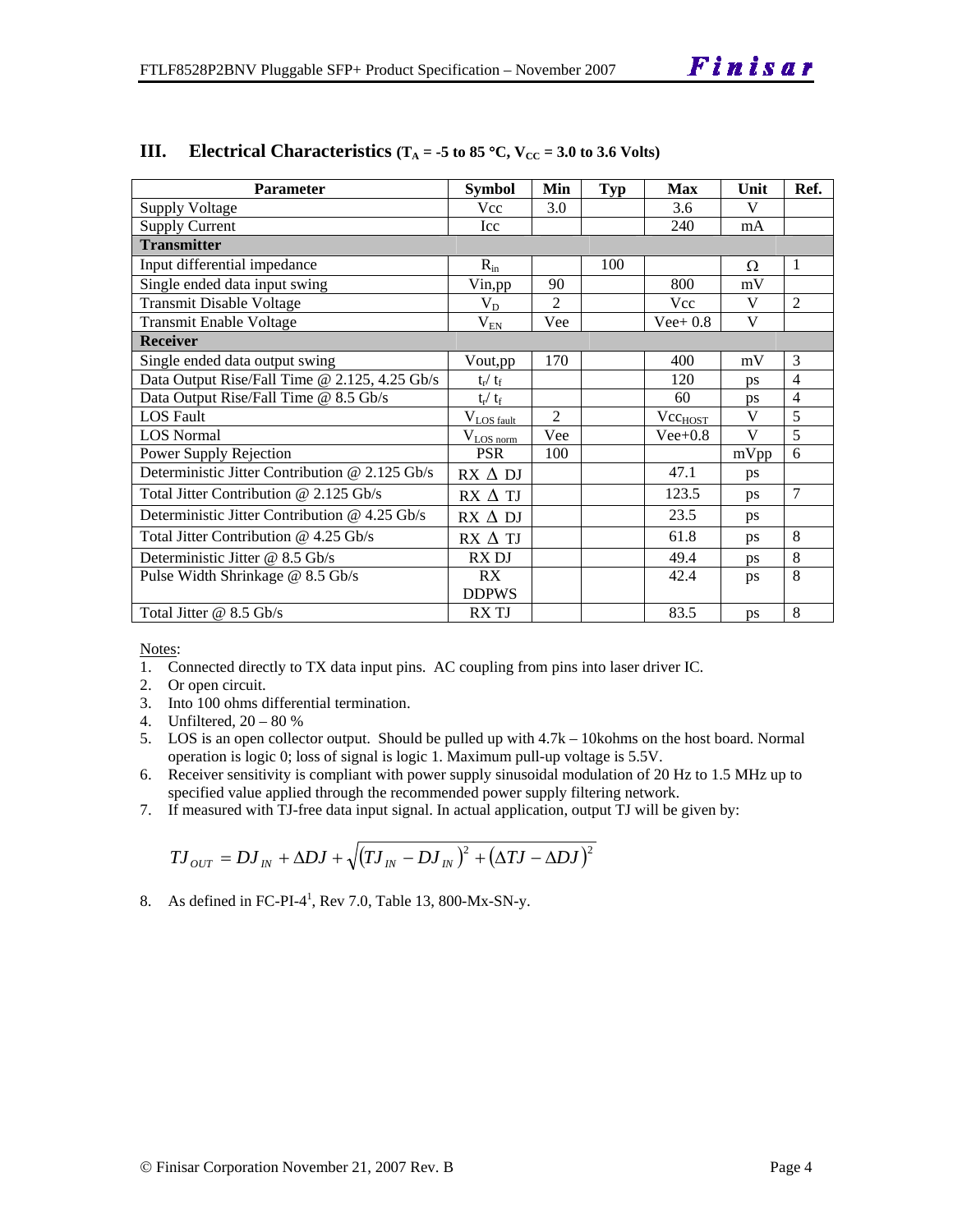| <b>Parameter</b>                               | <b>Symbol</b>          | Min      | <b>Typ</b> | <b>Max</b> | Unit    | Ref.           |
|------------------------------------------------|------------------------|----------|------------|------------|---------|----------------|
| <b>Transmitter</b>                             |                        |          |            |            |         |                |
| Output Opt. Pwr: 50 or 62.5 MMF                | $P_{\text{OUT}}$       | $-9$     |            | $-2$       | dBm     | $\mathbf{1}$   |
| Optical Wavelength                             | λ                      | 830      |            | 860        | nm      |                |
| Spectral Width                                 | $\sigma$               |          |            | 0.65       | nm      |                |
| Optical Modulation Amplitude @ 2.125 Gb/s      | <b>OMA</b>             | 196      |            |            | иW      | $\overline{2}$ |
| Optical Modulation Amplitude @ 4.25 Gb/s       | <b>OMA</b>             | 247      |            |            | $\mu$ W | $\overline{2}$ |
| Optical Modulation Amplitude @ 8.5 Gb/s        | <b>OMA</b>             | 302      |            |            | $\mu$ W | $\overline{2}$ |
| Optical Rise/Fall Time @ 2.125, 4.25 Gb/s      | $t_r / t_f$            |          |            | 90         | ps      | $\overline{3}$ |
| Transmitter Waveform and Dispersion Penalty    | <b>TWDP</b>            |          |            | 4.2        | dB      | $\overline{4}$ |
| @ 8.5 Gb/s                                     |                        |          |            |            |         |                |
| <b>Relative Intensity Noise</b>                | <b>RIN</b>             |          |            | $-128$     | dB/Hz   |                |
| Deterministic Jitter Contribution @ 2.125 Gb/s | TX $\Delta$ DJ         |          |            | 56.5       | ps      |                |
| Total Jitter Contribution @ 2.125 Gb/s         | TX ATJ                 |          |            | 119.6      | ps      | 5              |
| Deterministic Jitter Contribution @ 4.25 Gb/s  | TX $\Delta$ DJ         |          |            | 28.2       | ps      |                |
| Total Jitter Contribution @ 4.25 Gb/s          | TX ATJ                 |          |            | 59.8       | ps      | 5              |
| <b>Receiver</b>                                |                        |          |            |            |         |                |
| Receiver OMA Sensitivity = $2.125$ Gb/s        | <b>RxSENS</b>          |          |            | 49         | $\mu$ W |                |
| Receiver OMA Sensitivity = $4.25$ Gb/s         | <b>RxSENS</b>          |          |            | 61         | $\mu$ W |                |
| Receiver OMA Sensitivity = $8.5$ Gb/s          | <b>RxSENS</b>          |          |            | 76         | $\mu$ W |                |
| <b>Average Receiver Power</b>                  | $Rx_{MAX}$             | $\Omega$ |            |            | dBm     |                |
| <b>Optical Center Wavelength</b>               | $\lambda_{\mathrm{C}}$ | 770      |            | 860        | nm      |                |
| <b>Optical Return Loss</b>                     |                        | 12       |            |            | dB      |                |
| <b>LOS De-Assert</b>                           | LOS <sub>D</sub>       |          |            | $-18$      | dBm     |                |
| <b>LOS</b> Assert                              | LOS <sub>A</sub>       | $-30$    |            |            | dBm     |                |
| <b>LOS Hysteresis</b>                          |                        | 0.5      |            |            | dB      |                |

#### **IV.** Optical Characteristics ( $T_A = -5$  to 85 °C,  $V_{CC} = 3.0$  to 3.6 Volts)

Notes:

1. Class 1 Laser Safety per FDA/CDRH, and EN (IEC) 60825 laser safety standards.

- 2. Equivalent extinction ratio specification for Fibre Channel. Allows smaller ER at higher average power.
- 3. Unfiltered, 20-80%. Complies with FC 1x and 2x eye mask when filtered.
- 4. TWDP is calculated with a 1.0 equalizer and a 6,860 MHz Gaussian filter for the fiber simulation. Jitter values at  $\gamma_T$  and  $\gamma_R$  are controlled by TWDP and stress receiver sensitivity.
- 5. If measured with TJ-free data input signal. In actual application, output TJ will be given by:

$$
T J_{OUT} = D J_{IN} + \Delta D J + \sqrt{(T J_{IN} - D J_{IN})^{2} + (\Delta T J - \Delta D J)^{2}}
$$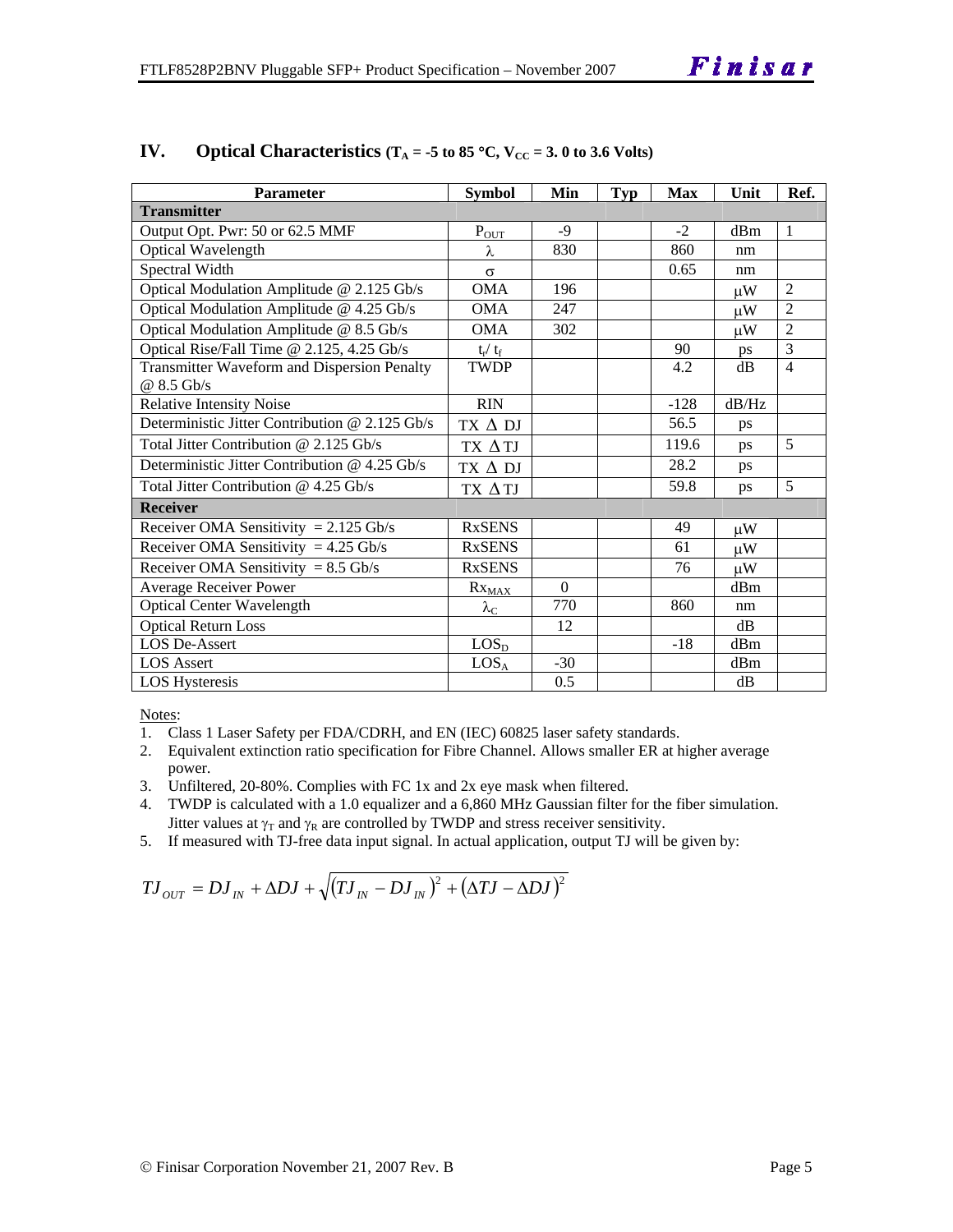#### **V. General Specifications**

| <b>Parameter</b>                     | <b>Symbol</b> | Min | <b>Typ</b> | <b>Max</b> | <b>Units</b> | Ref. |
|--------------------------------------|---------------|-----|------------|------------|--------------|------|
| Data Rate                            | <b>BR</b>     |     | 2.125,     |            | Gb/sec       |      |
|                                      |               |     | 4.25,      |            |              |      |
|                                      |               |     | 8.5        |            |              |      |
| <b>Bit Error Rate</b>                | <b>BER</b>    |     |            | $10^{-12}$ |              |      |
| Fiber Length on $50/125 \mu m$ MMF   |               |     |            | 300        | m            |      |
|                                      |               |     |            | 150        |              |      |
|                                      |               |     |            | 50         |              |      |
| Fiber Length on $50/125 \mu m$ high- |               |     |            | 500        | m            |      |
| bandwidth (OM3) MMF                  |               |     |            | 380        |              |      |
|                                      |               |     |            | 150        |              |      |

Notes:

- 1.  $2x$  and  $4x$  Fibre Channel compatible, per FC-PI-4<sup>1</sup>.
- 2. PRBS  $2^7-1$ .
- 3. At 2.125 Gb/s Fibre Channel data rate.
- 4. At 4.25 Gb/s Fibre Channel data rate.
- 5. At 8.5 Gb/s Fibre Channel data rate.

#### **VI. Environmental Specifications**

Finisar 850nm SFP+ transceivers have an extended operating temperature range from -5°C to +85°C case temperature.

| <b>Parameter</b>           | Svmbol            | Min | $\mathbf{T}_{\mathbf{V}\mathbf{p}}$ | Max | Units  | Ref. |
|----------------------------|-------------------|-----|-------------------------------------|-----|--------|------|
| Case Operating Temperature | $\mathbf{L}_{OD}$ | -   |                                     |     | $\sim$ |      |
| Storage Temperature        | $\pm$ sto         | -40 |                                     |     | $\sim$ |      |

#### **VII. Regulatory Compliance**

Finisar transceivers are Class 1 Laser Products and comply with US FDA regulations. These products are certified by TÜV and CSA to meet the Class 1 eye safety requirements of EN (IEC) 60825 and the electrical safety requirements of EN (IEC) 60950. Copies of certificates are available at Finisar Corporation upon request.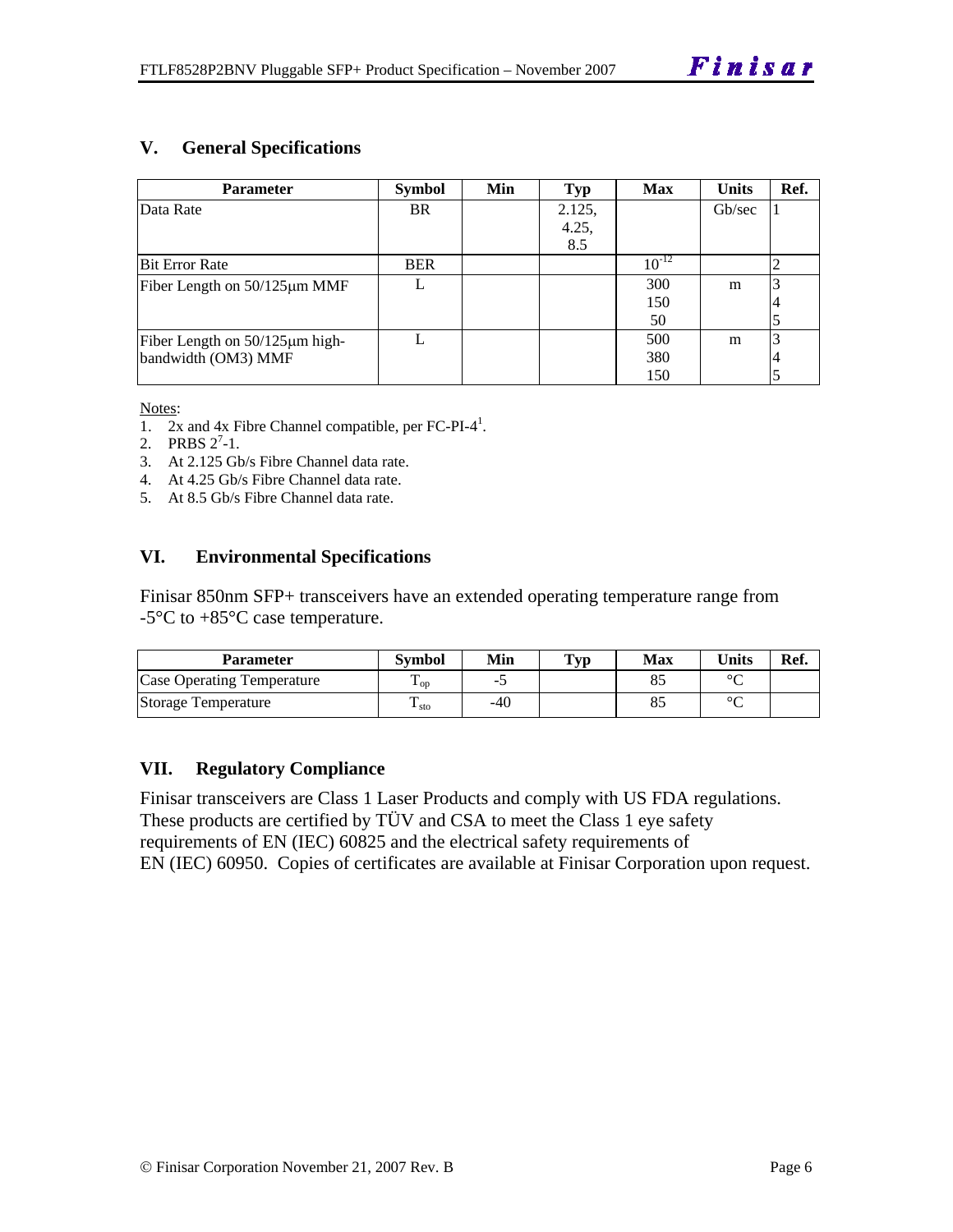#### **VIII. Digital Diagnostic Functions**

Finisar FTLF8528P2BNV SFP+ transceivers support the 2-wire serial communication protocol as defined in the SFP MSA<sup>6</sup>. It is very closely related to the  $E^2$ PROM defined in the GBIC standard, with the same electrical specifications.

The standard SFP serial ID provides access to identification information that describes the transceiver's capabilities, standard interfaces, manufacturer, and other information.

Additionally, Finisar SFP transceivers provide a enhanced digital diagnostic monitoring interface, which allows real-time access to device operating parameters such as transceiver temperature, laser bias current, transmitted optical power, received optical power and transceiver supply voltage. It also defines a sophisticated system of alarm and warning flags, which alerts end-users when particular operating parameters are outside of a factory set normal range.

The SFP MSA defines a 256-byte memory map in  $E^2$ PROM that is accessible over a 2-wire serial interface at the 8 bit address 1010000X (A0h). The digital diagnostic monitoring interface makes use of the 8 bit address 1010001X (A2h), so the originally defined serial ID memory map remains unchanged. The interface is identical to, and is thus fully backward compatible with both the GBIC Specification and the SFP Multi Source Agreement. The complete interface is described in Finisar Application Note AN-2030: "Digital Diagnostics Monitoring Interface for SFP Optical Transceivers".

The operating and diagnostics information is monitored and reported by a Digital Diagnostics Transceiver Controller (DDTC) inside the transceiver, which is accessed through a 2-wire serial interface. When the serial protocol is activated, the serial clock signal (SCL, Mod Def 1) is generated by the host. The positive edge clocks data into the  $SFP$  transceiver into those segments of the  $E^2$ PROM that are not write-protected. The negative edge clocks data from the SFP transceiver. The serial data signal (SDA, Mod Def 2) is bi-directional for serial data transfer. The host uses SDA in conjunction with SCL to mark the start and end of serial protocol activation. The memories are organized as a series of 8-bit data words that can be addressed individually or sequentially.

For more information, please see the SFP MSA documentation<sup>3,6</sup> and Finisar Application Note AN-2030.

Please note that evaluation board FDB-1027 is available with Finisar ModDEMO software that allows simple to use communication over the 2-wire serial interface.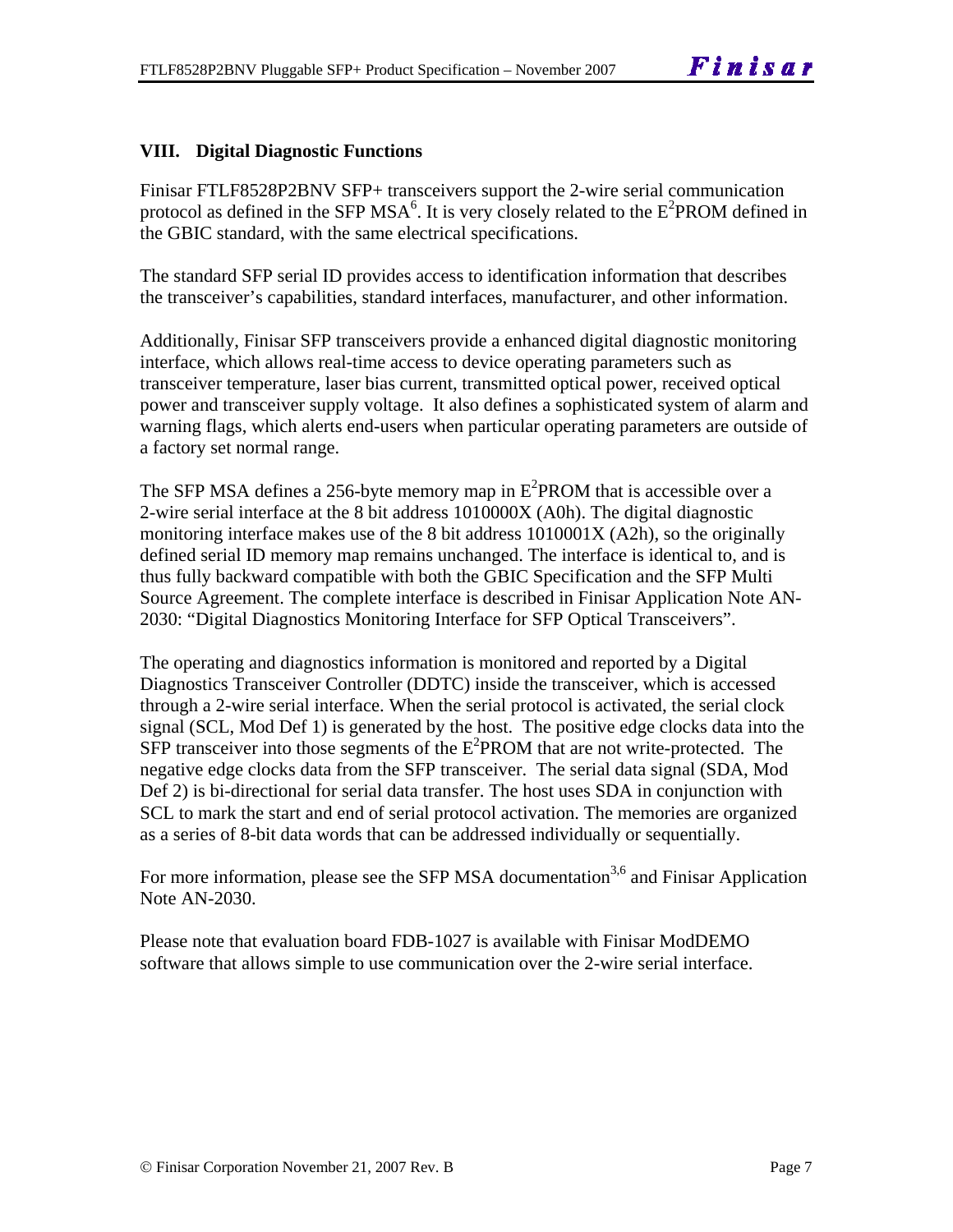#### **IX. Digital Diagnostic Specifications**

FTLF8528P2BNV transceivers can be used in host systems that require either internally or externally calibrated digital diagnostics.

| Parameter                                         | <b>Symbol</b>            | Min      | <b>Typ</b> | <b>Max</b>     | Units       | Ref. |
|---------------------------------------------------|--------------------------|----------|------------|----------------|-------------|------|
| <b>Accuracy</b>                                   |                          |          |            |                |             |      |
| Internally measured transceiver<br>temperature    | $DD$ Temperature         |          |            | 3              | $\rm ^{o}C$ |      |
| Internally measured transceiver<br>supply voltage | DD <sub>Voltage</sub>    |          |            | 100            | mV          |      |
| Measured TX bias current                          | $DD_{\rm Bias}$          |          |            | 10             | $\%$        | 1    |
| Measured TX output power                          | $DDTx-Power$             |          |            | $\overline{2}$ | dB          |      |
| Measured RX received average<br>optical power     | $DD_{Rx\text{-}Power}$   |          |            | $\overline{2}$ | dB          |      |
| <b>Dynamic Range for Rated Accuracy</b>           |                          |          |            |                |             |      |
| Internally measured transceiver<br>temperature    | $DD$ Temperature         | $-5$     |            | 85             | $\rm ^{o}C$ |      |
| Internally measured transceiver<br>supply voltage | $\rm{DD}_{\rm{Voltage}}$ | 3.0      |            | 3.6            | V           |      |
| Measured TX bias current                          | $DD_{Bias}$              | $\theta$ |            | 20             | mA          |      |
| Measured TX output power                          | $DD_{Tx\text{-Power}}$   | $-9$     |            | $-2$           | dBm         |      |
| Measured RX received average<br>optical power     | $DD_{Rx\text{-}Power}$   | $-18$    |            | $\Omega$       | dBm         |      |
| <b>Max Reporting Range</b>                        |                          |          |            |                |             |      |
| Internally measured transceiver<br>temperature    | $DD$ Temperature         | $-40$    |            | 125            | $\rm ^{o}C$ |      |
| Internally measured transceiver<br>supply voltage | DD <sub>Voltage</sub>    | 2.8      |            | 4.0            | V           |      |
| Measured TX bias current                          | $DD_{Bias}$              | $\Omega$ |            | 20             | mA          |      |
| Measured TX output power                          | $DD_{Tx\text{-Power}}$   | $-10$    |            | $-2$           | dBm         |      |
| Measured RX received average<br>optical power     | $DD_{Rx\text{-}Power}$   | $-20$    |            | $\mathbf{0}$   | dBm         |      |

Notes:

1. Accuracy of Measured Tx Bias Current is 10% of the actual Bias Current from the laser driver to the laser.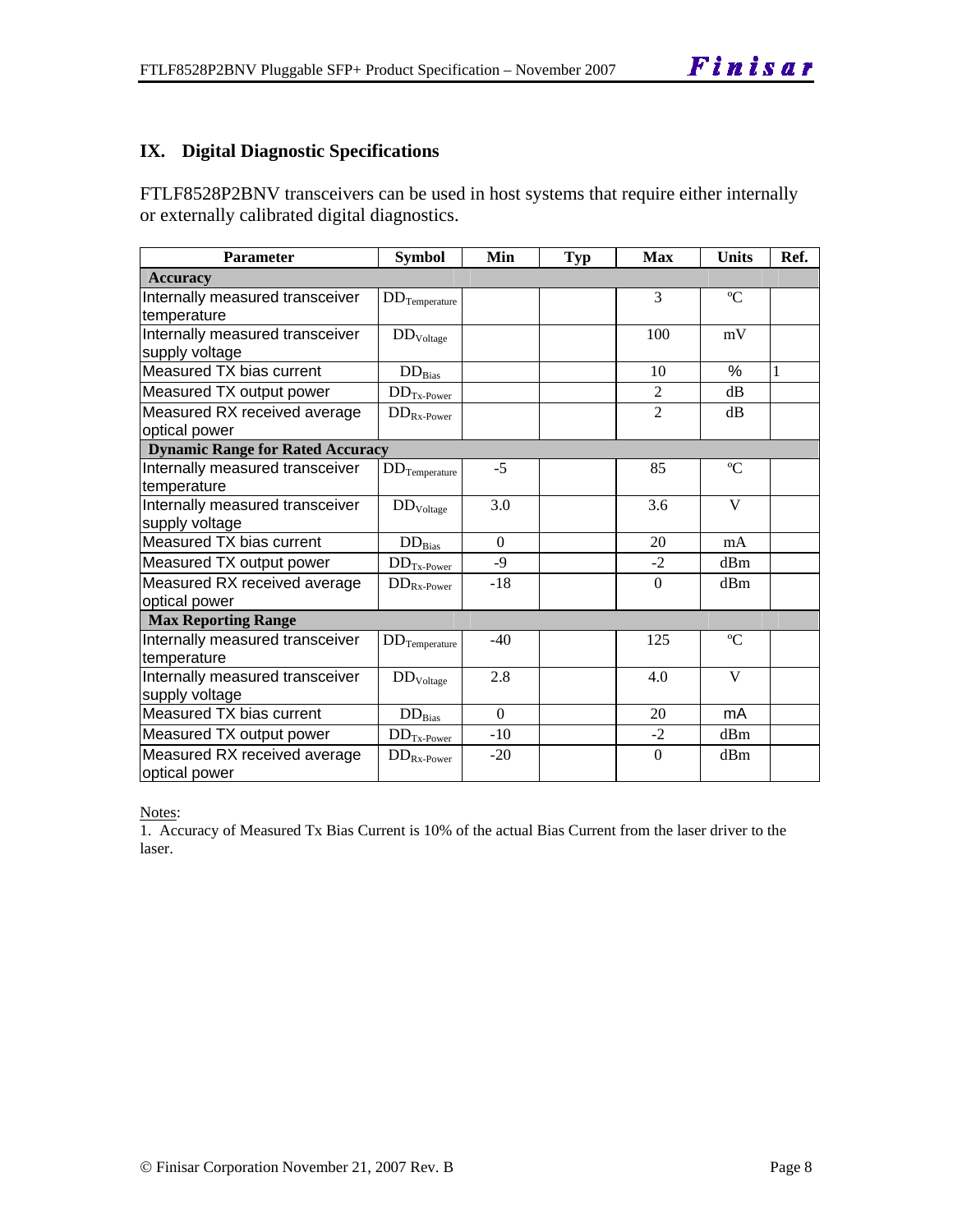#### **X. Mechanical Specifications**

Finisar's FTLF8528P2BNV SFP+ transceivers are compatible with the SFF-8432<sup>2</sup> specification for improved pluggable form factor.





**FTLF8528P2BNV**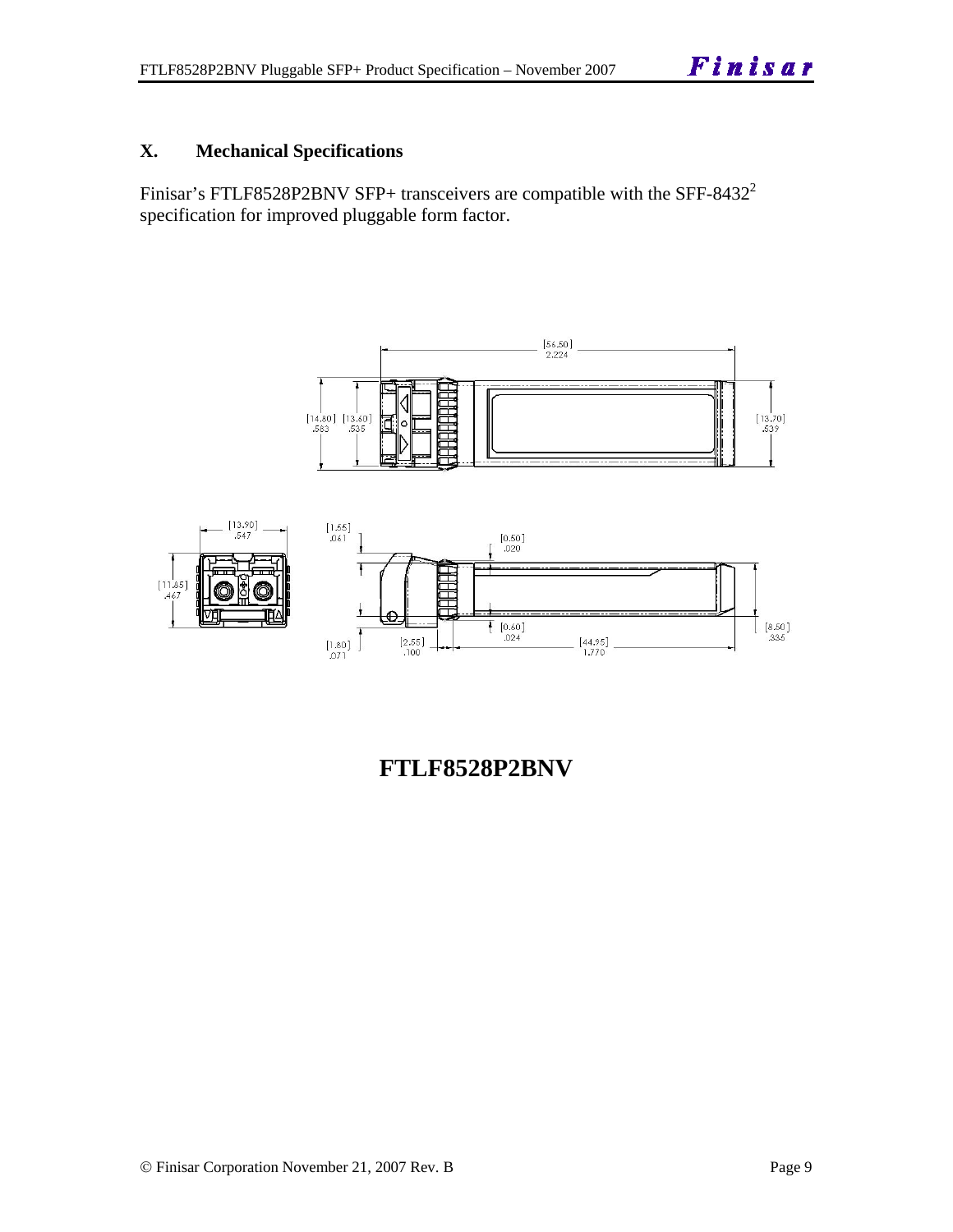

 $\hat{\triangle}$ Through Holes are Unplated  $\sqrt{2}$ Rads and Vias are Chassis Ground, 11 Places  $\Delta$  for and Basic Dimension Established by Customer

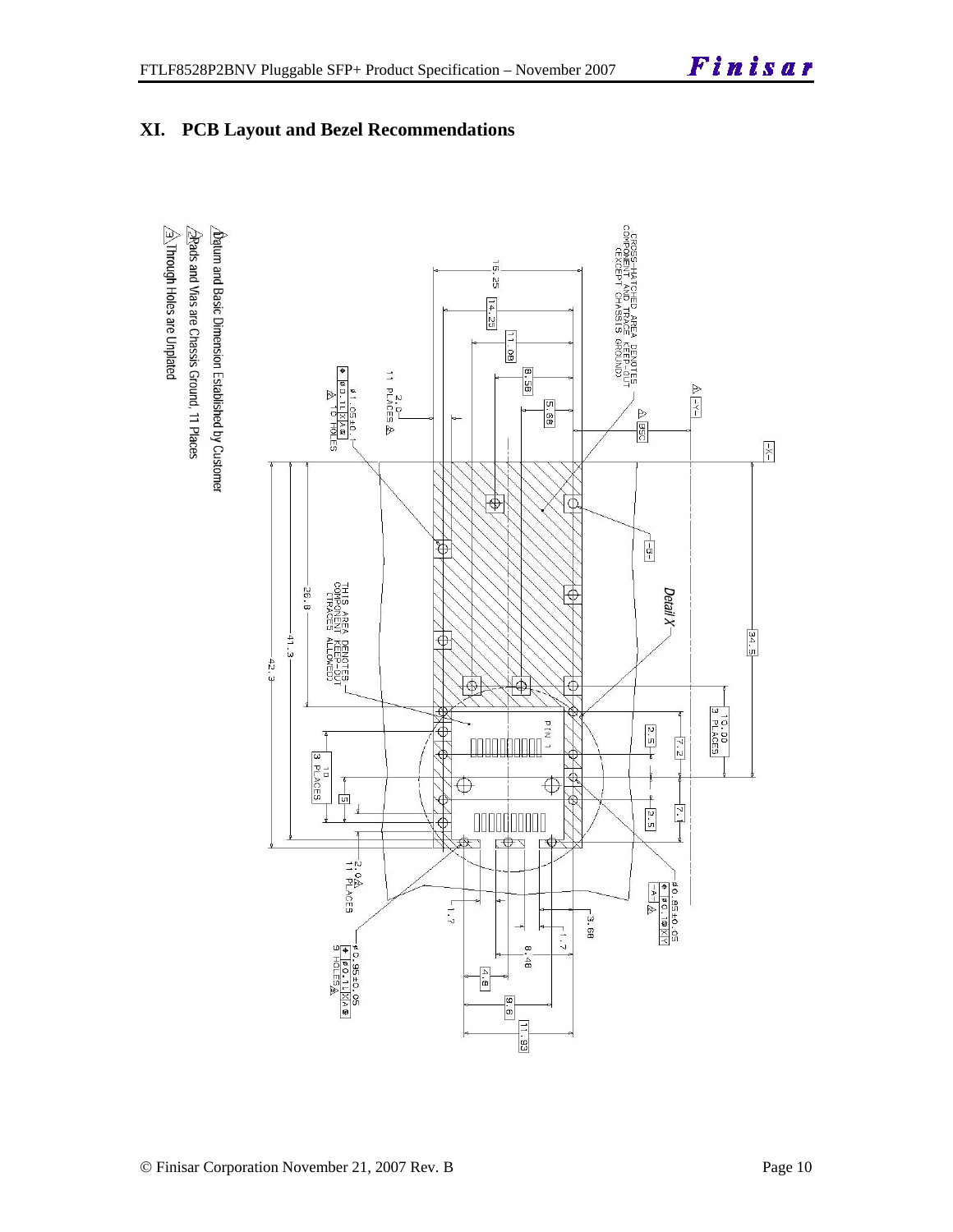

NOTES:

- $\triangle$  MINIMUM PITCH ILLUSTRATED, ENGLISH DIMENSIONS ARE FOR REFERENCE ONLY
- 2. NOT RECOMMENDED FOR PCI EXPANSION<br>CARD APPLICATIONS